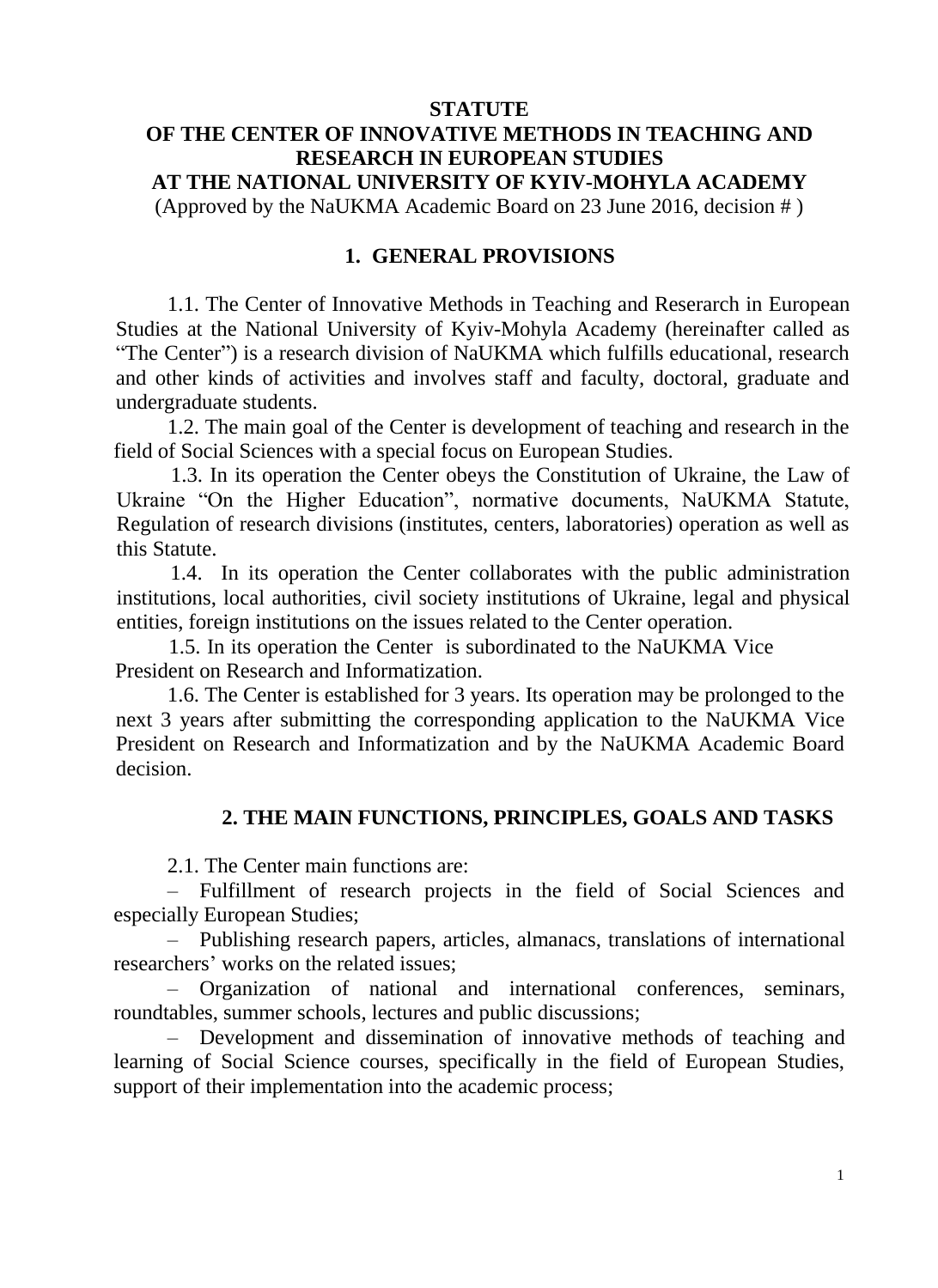– Development and improvement of the structure and content of academic courses/programs in European Studies, support of their implementation into the academic process;

– Development and creation of multimedia and presentation materials in the field related to the Center operation using the innovative methods;

– Cooperation with foreign institutions, development and implementation of joint projects and research, organization of joint conferences;

– Expertize and consultations in the development of documents and practical actions targeted to the European Integration of Ukraine, study of European Union policies, institutions and legislation;

– In-service training of academic, research and civil service cadres in the field of European Integration and studies of the European Union;

– Participation in the development and analysis of normative documents related to the plans and actions within the European Integration activities of Ukraine.

2.2. The Center operation is based on the following general principles:

– Combination of research with educational, informational, and practical activities;

– Openness to cooperation, creative approach in teaching, theoretical and applied research;

– Interdisciplinary approaches in educational and research activities.

2.3. The main goals of the Center operation are:

– Creation and dissemination of new knowledge in the Social Sciences with the focus on European Studies;

– Development, testing and dissemination of innovative methods of teaching, learning and research in the Social Sciences with the focus on European Studies;

– Retraining and in-service training of researchers, faculty and civil servants on the issues related to the Ukraine European Integration as well as to the studies and organization of cooperation with the European Union institutions;

– Research and development works in the fields related to the Center focus;

– General propagation of knowledge about the European Union, its institutions, public policies, principles of European Integration.

2.4. The main tasks of the Center are:

– Theoretical and applied research in Social Sciences and specifically European Studies;

– Development and implementation of new methods of teaching and learning in academic process of NaUKMA and other educational institutions;

– Consultative activities;

– Analytic activities.

2.5. To fulfill its tasks the Center interacts with the structural units of NaUKMA, other educational institutions, public and local authorities, business enterprises, domestic and international organizations and foundations according to the scope of its operation.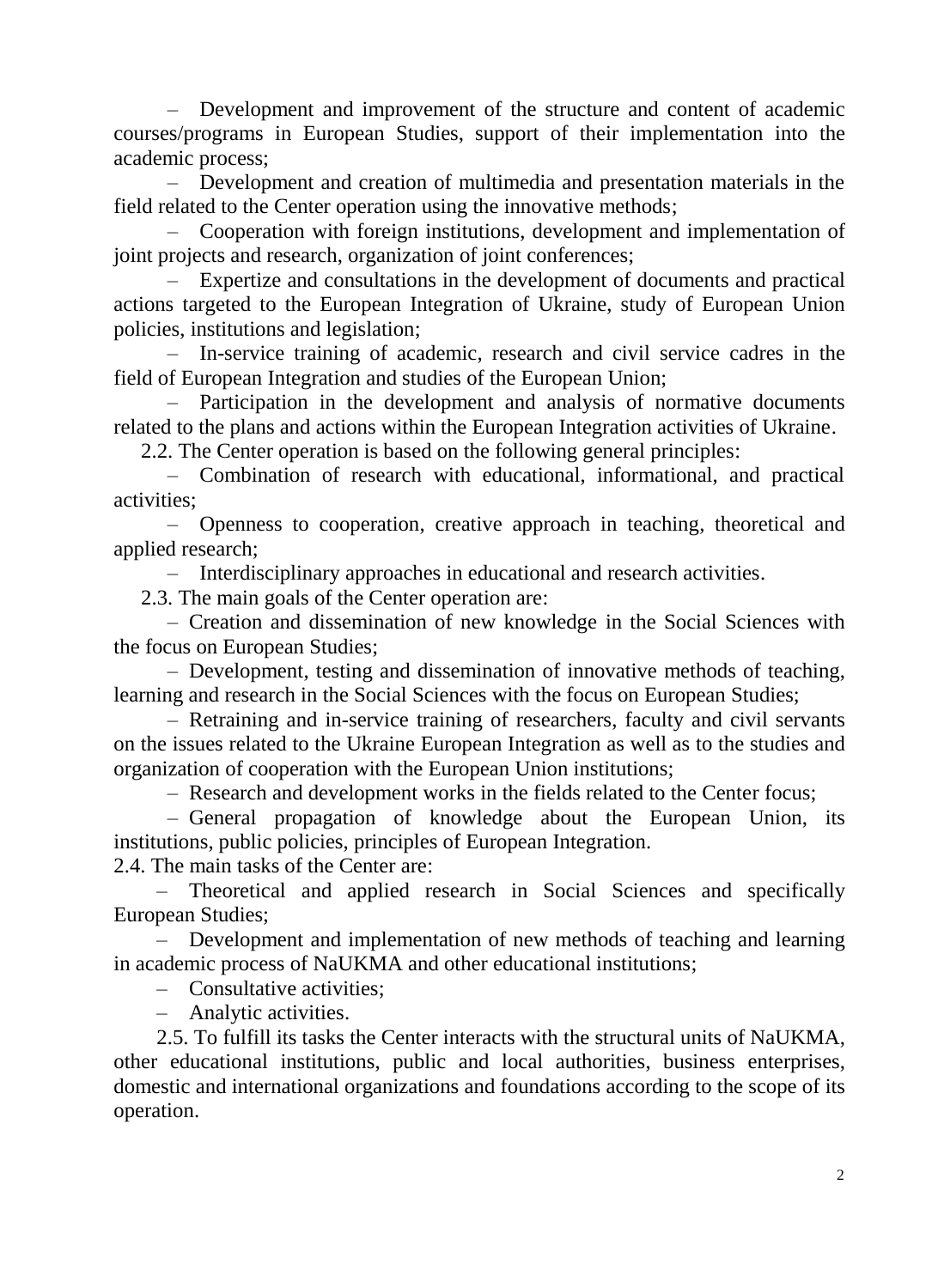## **3. THE CENTER KINDS OF OPERATION**

3.1. Research and development in Social Sciences with the focus on European Studies and implementation of the results in academic process (development of educational programs, course syllabi etc.).

3.2. Development and testing of innovative methods in teaching and learning of Social Sciences with the focus on European Studies.

3.3. Dissemination and adaptation of innovative methods in teaching among other faculty and departments of NaUKMA and other educational institutions.

3.4. Involvement of new scientific and pedagogical cadres into the studies and development, assistance to beginning researchers (students and doctorate), coordination of their cooperation with skilled specialists.

3.5. Organization and conducting of educational and research practical work of students NaUKMA and other educational institutions.

3.6. Creation of electronic informational resources, scientific and popular multimedia/presentational materials in the field of interest (including creation of various databases and participation in Internet-projects).

3.7. Establishing contacts with other Ukrainian and international institutions for deepening scientific cooperation, dissemination and practical application of the Center operation results.

3.8. Publishing of research papers, almanacs, translation of international researchers' works, methodical and practical manuals for propagating and popularizing the Center operation results.

3.9. Involvement of NaUKMA faculty and students to the Center operation.

3.10. Organization and conducting of national and international conferences, seminars, roundtables, summer schools, master-classes etc.

3.11. Involvement of faculty and students to participation in contests, pilot projects development, innovative methods of teaching and learning of Social Science related disciplines with the focus on European Studies.

3.12. Creating the Center web-page in the NaUKMA site and regular updating of the information about its operation, research and development results, national and international events (conferences, seminars etc.).

## **4. ORGANIZATION STRUCTURE AND STAFF**

4.1. The Center staff consists of the Director, research fellows and servicing personnel. The staff receives salary for their job in case of gaining funds for these purposes.

4.2. The Center general administration is fulfilled by its Director who is to be appointed by the NaUKMA President according to the Academic Board recommendation.

4.3. The Center Director duties are: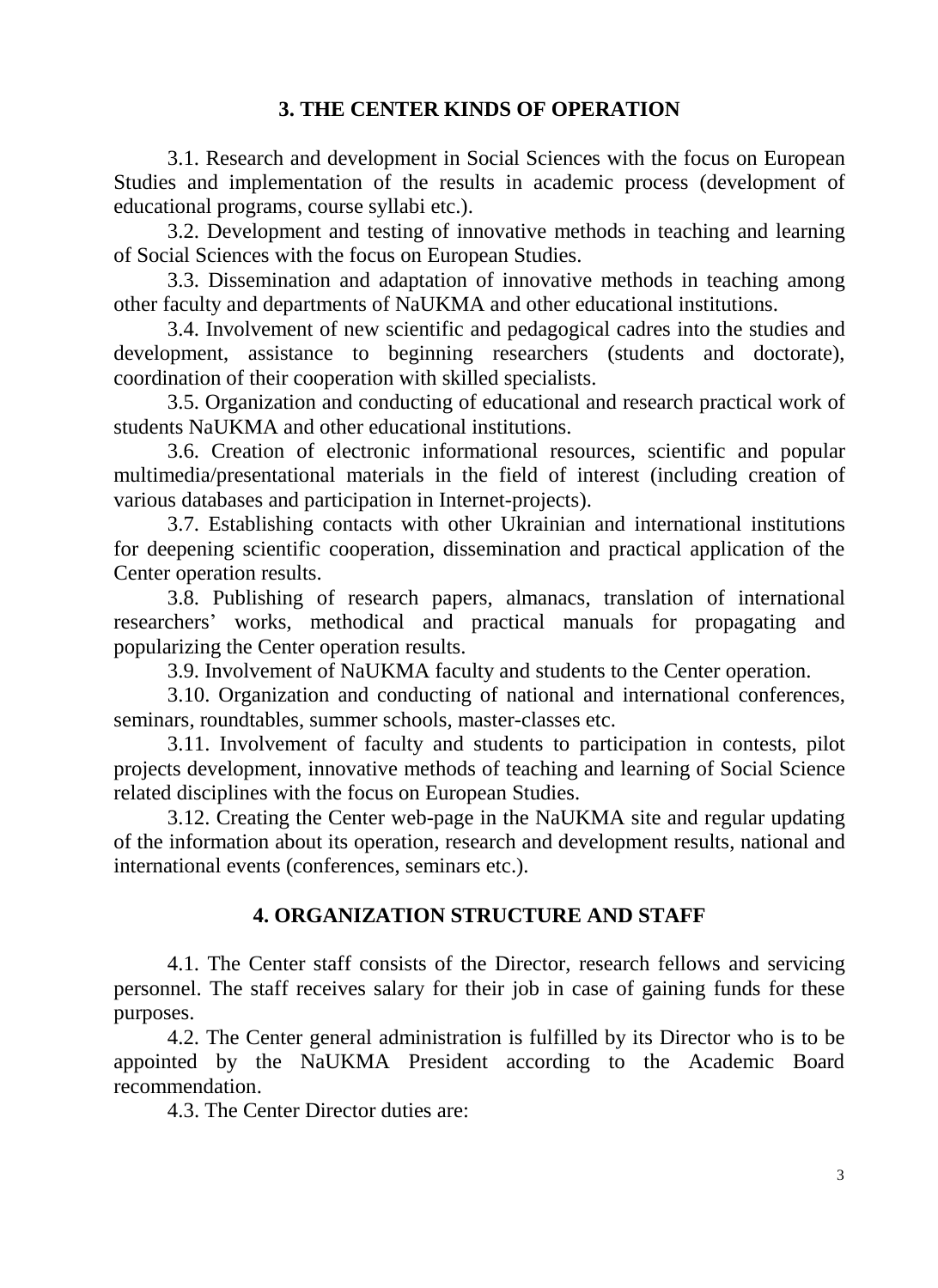– General administration, provision of planned tasks fulfillment in predefined terms;

- Yearly definition of the direction and themes of research;

– Participation in research and development works, educational activities and other projects of the Center;

– Participation in preparation of courses, lectures, manuals, textbooks, research articles etc.;

– Representation of the Center interests before the NaUKMA administration and Academic Board, other Ukrainian organizations and institutions, as well as international organizations and institutions;

– Distribution of the Center staff duties, control over the operation and is responsible for the discipline;

– Organization of involving students, doctoral students and post-docs into the Center operation;

– Establishment of task teams to fulfill specific activities and implementation of projects, personnel hiring proposals (in case of corresponding finances availability;

– Control over the financial resources spending; coordination of the Center budget development to submit to the NaUKMA administration for approval;

– Yearly financial reporting on the Center operation;

– Signing corresponding documents related to the Center operation (except financial ones).

4.4. Staff and personnel of the Center:

– Fulfill works and activities, provide technical support of projects;

– Provide maintenance of the Center equipment and other assets;

– Do other jobs according to the distribution of duties within the Center.

#### **5. FINANCES AND TECHNICAL PROVISION OF THE CENTER OPERATION**

5.1. The Center operates on the principles of self-financing, material and technical provision.

5.2. The Center sources of finances are: budget financing of projects, domestic and international grants, contracts on fulfilling research and development works, sponsor and charitable donations, other sources not forbidden by the Ukrainian legislation.

5.3. The Center funds which have come for financing its projects/programs fulfillment, research and development works, are to be accumulated on the special NaUKMA account and use for the operational purposes of the Center as well as for salary/wages for the Center personnel.

5.4. Wages to the Center staff/personnel are paid for the actually fulfilled job according to corresponding agreements which are to be concluded after funds coming to the Center from contractors, granters, or direct budgets of specific projects.

5.5. Financial reporting of the Center is obligatory. The Center Director yearly submits financial reports to the Vice-President on Research and Informatics.